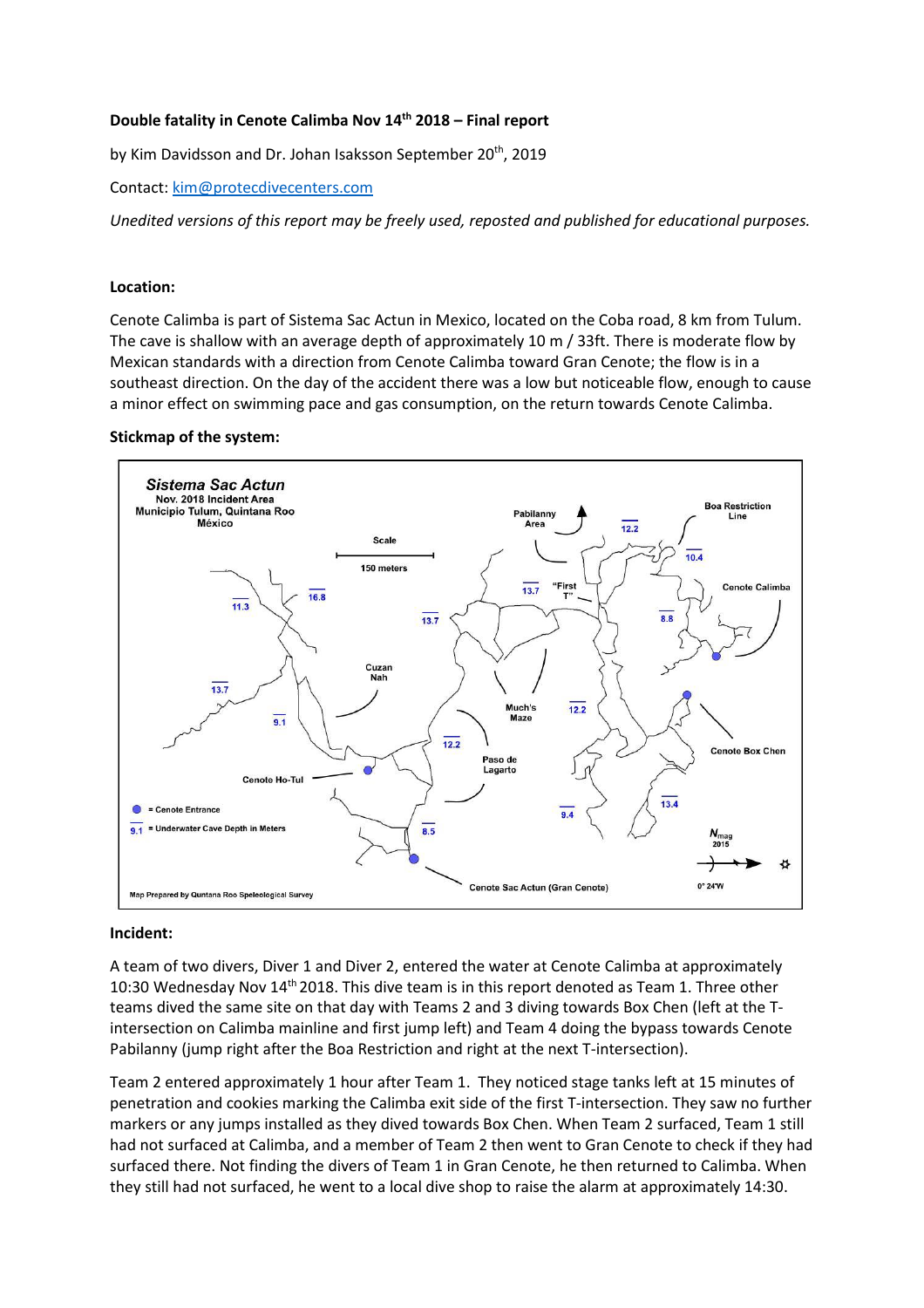### **Search and recovery:**

Jeff Clark arrived at Calimba first, confirmed the missing divers, and called in further divers. Kim Davidsson and Johan Isaksson came with dive gear from Mayan Blue. Other locals arrived as well, including Pål. By this time, it was clear that if the divers had not surfaced in another cenote, this would likely be a body recovery. Robbie Schmittner trekked to nearby cenotes (Pabilanny, Box Chen, Ho Tul and Gran Cenote) to confirm whether they had surfaced in one of these. In the meantime two teams prepared to enter the water to start the search.

The dive plan of Team 1 was unknown, but there had been talk of a dive involving the Lithium Sunset section. Based on this and the fact that the first T-intersection was marked but that no markers or jumps had been found by Team 4 who had dived on the right side of the T-intersection, search Team A was tasked to search left of the T-intersection while search Team B went right. The plan of search Team A was to follow the main line towards Gran Cenote and to search any jumps found and, if no other signs were found, traverse all the way to Gran Cenote and Ho Tul. Search Team B would take a right at the T-intersection and dive the Lithium Sunset section until it connected to the main line coming from the left side of the T-intersection.

Search Team A (Johan and Kim) entered the water at 17:30 with 2 x 80cft sidemount and 1 x 80cft stage each. Search Team B (Jeff and Pål) entered the cave approximately 15 minutes after. The stage tanks of the missing divers were found on the mainline at 15 minutes penetration, clipped to the main line and with 115 and 105 bars respectively in them. At the T-intersection, the cookie of one of the missing divers (Diver 2) was left marking the exit side towards Calimba. The search team took a left turn at the T-intersection and proceeded on the main line. No markers or installed jumps were seen passing the circuit to Much's maze or the jump to Lithium Sunset. Two cookies from Diver 1 were found in the silt on the floor, next to the line, just past the jump towards Lithium Sunset. Further ahead, and a few meters off the line, a handheld light carried by Diver 1 was found on the cave floor.

Upon reaching the jump at Paso de Lagarto, at approximately 50 minutes dive time, Diver 1 was encountered dead. He was found about halfway between the Calimba and the Gran Cenote main lines heading towards the Grand Cenote mainline. There was no jump installed to connect the two main lines. After connecting the jump, search Team A proceeded toward Cenote Ho Tul (following the double arrow marking toward the closest exit) where Diver 2 was found dead on the floor at approximately 55 minutes dive time, just past the end of the line at the gap between the Gran Cenote mainline and the Cuzan Nah section.

Having confirmed the deaths and locations of the missing divers, search Team A exited towards Calimba to inform the waiting authorities and to plan for the body recoveries. Total dive time for search team A was 2 hours.

The body recovery was scheduled for the next morning. Local authorities arranged access from Cenote Ho Tul, and a team of three divers entered the water for documentation and recovery. Recovery was successful and uncomplicated with a total dive time of less than an hour.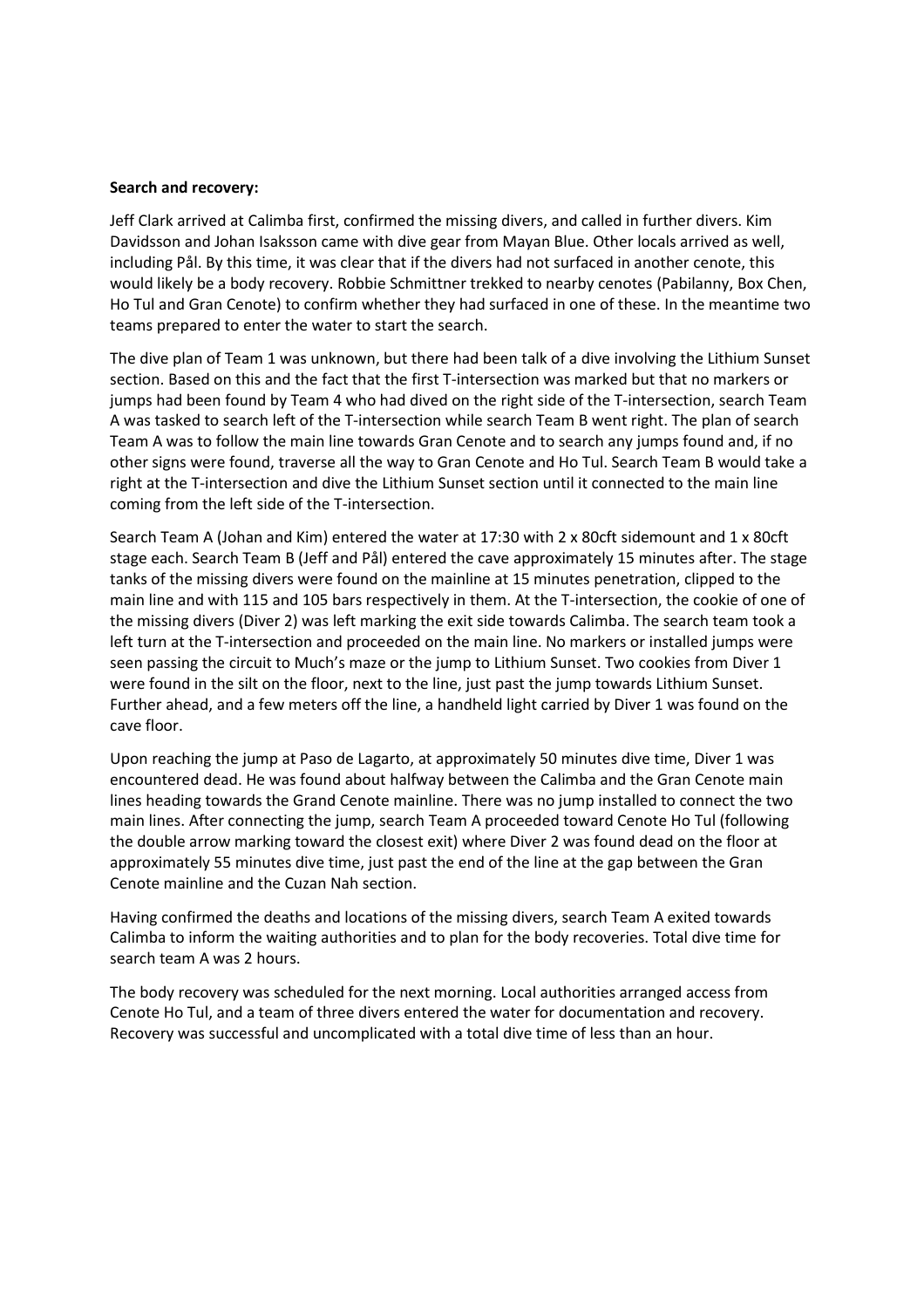## **Victims\*:**

Diver #1 was certified as a full cave diver in 2012. He had visited Mexico several times before and had approximately 150-200 cave dives experience. The diver was using side mounted cylinders configuration (2 x80cft) with an additional stage tank (1 x 80cft) diving so-called "Toddy-Style" with intermediate length hoses to the second stages.

Diver #2 was certified as a full cave diver in 2015. It was his second time in Mexico, and he had approximately 50-70 cave dives experience. The diver was using side mounted cylinders configuration (2 x80cft) with an additional stage tank (1 x 80cft) also diving "Toddy-style."

**\*Source:** Friend of the victims

### **Dive route:**

The dive was a single stage videography dive entering at Calimba. Filming was done throughout the dive, alternating between the role of cameraman and subject so that each diver had both roles, including some set up shots to film passage through certain features. Stages were dropped at 28 minutes, but due to filming, the penetration distance was equivalent to 15-20 minutes of swimming at a normal pace. The dive proceeded on the Calimba main line to the first T-intersection where markers were placed. The dive then continued past the Box Chen jump into the Paso de Lagarto to a jump (Jump 1), then left into Much's maze, until that line ends with the jump (Jump 2) back to the Paso de Lagarto line. The dive was turned somewhere near the gap from Paso de Lagarto to the Gran Cenote main line.

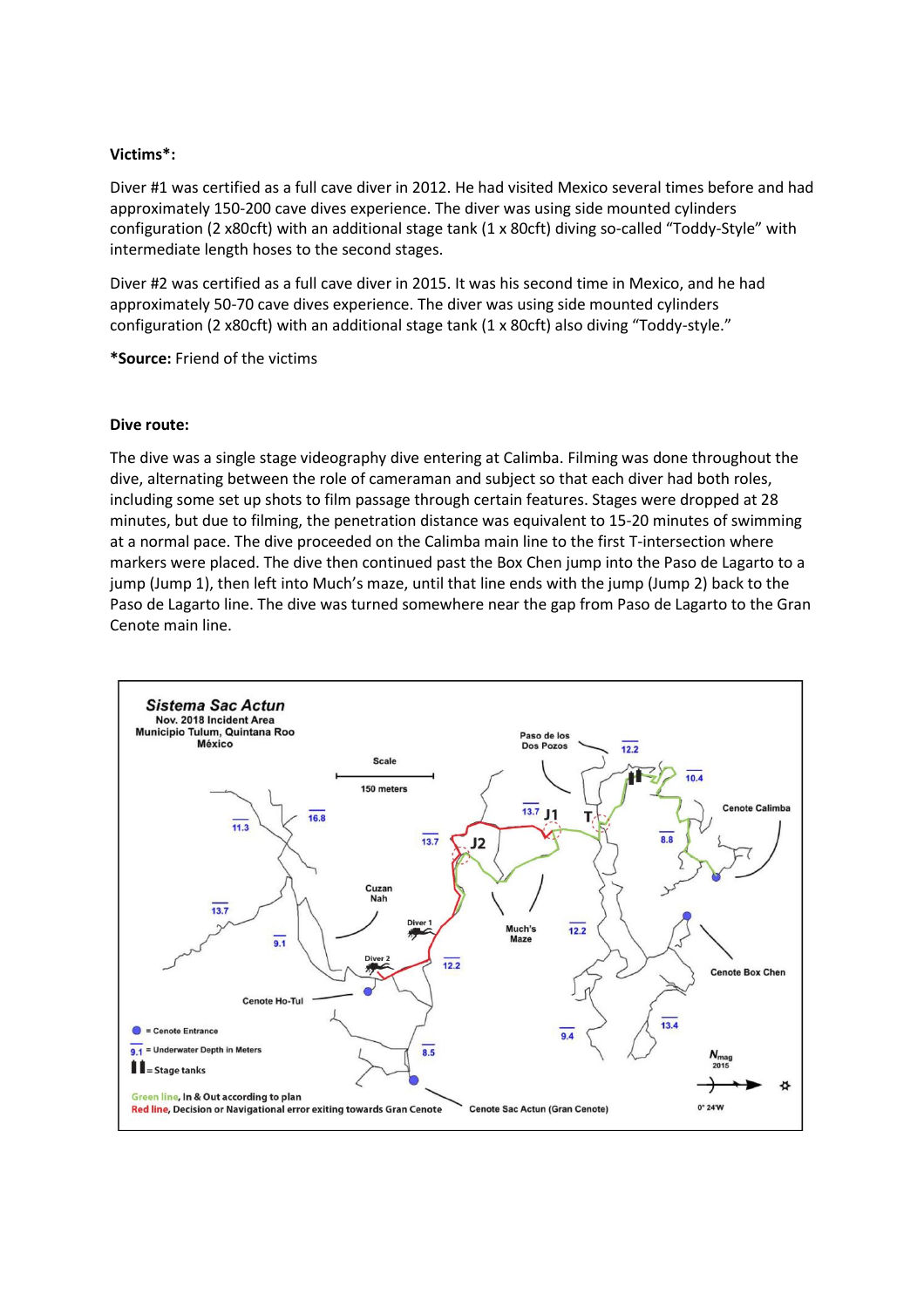## **Timeline:**

| Runtime    | Location                                                  | <b>Based on</b>      | Comment                             |
|------------|-----------------------------------------------------------|----------------------|-------------------------------------|
|            | 1 Cenote Calimba                                          | Dive log and video   | Start of dive                       |
| $2 - 27$ . | Filming in Cenote Calimba                                 | Video                |                                     |
|            | 28 Dropping stage tanks                                   | Video and recovery   |                                     |
| $29 - 37$  | Travel to the Calimba T-intersection                      | Video                |                                     |
|            | 38 Calimba T-intersection                                 | Video                |                                     |
| 39-64      | Travel to Much's maze, Jump 1 and travel in Much's maze   | Assumption           |                                     |
|            | 65 Jump 2 from Much's maze to Paso de Lagarto             | Video                |                                     |
|            | 75 Turning dive                                           | Assumption           | +/- 3 minutes given available video |
|            | 80 Taking back jump 2 into Much's maze                    | Video                |                                     |
|            | 93 Inside Much's maze                                     | Video                | No apparent distress                |
|            | 99 Taking back Jump 1                                     | Dive log/survey data |                                     |
|            | 106 Passing jump site 1 headed towards Gran Cenote        | Dive log/survey data |                                     |
| 107 - 126  | Travelling towards Hotul - buddy separation at some point | Dive log/survey data |                                     |
|            | 127 Paso de Lagarto jump / Entrance of Ho Tul             | Dive log / recovery  | Divers 1 and 2 perish               |

### **Equipment analysis:**

Forensic analysis of the equipment revealed no malfunctions or other likely cause of the accident. All regulators and tanks were in working order when tested after the accident. Both divers used equipment suitable for cave diving including line markers and safety equipment such as wetnotes, line cutters, backup lights etc. In the recovered wetnotes text in German was found saying:

- -"Egal wo! Raus!"
- -"Grand Cenote? Ok"

Which translates to "No matter where! Out!" and the obvious mention of destination. In the other divers wetnotes there was a further discussion about stage tanks with the text in German roughly translating to "What about the stages?" but it is unknown if that pertains to this dive or a previous one.

### **Discussion:**

*This part of the report contains speculation and represent our best guess at what happened.*

In the initial report, we speculated on navigational error or gas management errors as the probable reasons for the fatality. The presence of the discussion in the wetnotes as well as the dive log confirmations of total dive time eliminates navigational error. It was a conscious choice to head for the Gran Cenote exit. The time gap between the last recorded video and the divers perishing does not leave time for any significant navigational error to occur. Post-accident analysis of the equipment revealed no sign of malfunction, which makes a loss of gas due to free-flow or faulty tanks unlikely. The most likely remaining cause is a diver error with regards to gas management.

Given that video recordings were still done with no signs of distress at 93 minutes and that both divers perish at 127 minutes, with all four sidemount tanks empty, we have made the following assumptions with regards to gas consumption and awareness:

1: We assume that the penetration on the sidemount tanks was planned to thirds.

2: We think that one diver knowingly or not passed thirds at turn and/or return.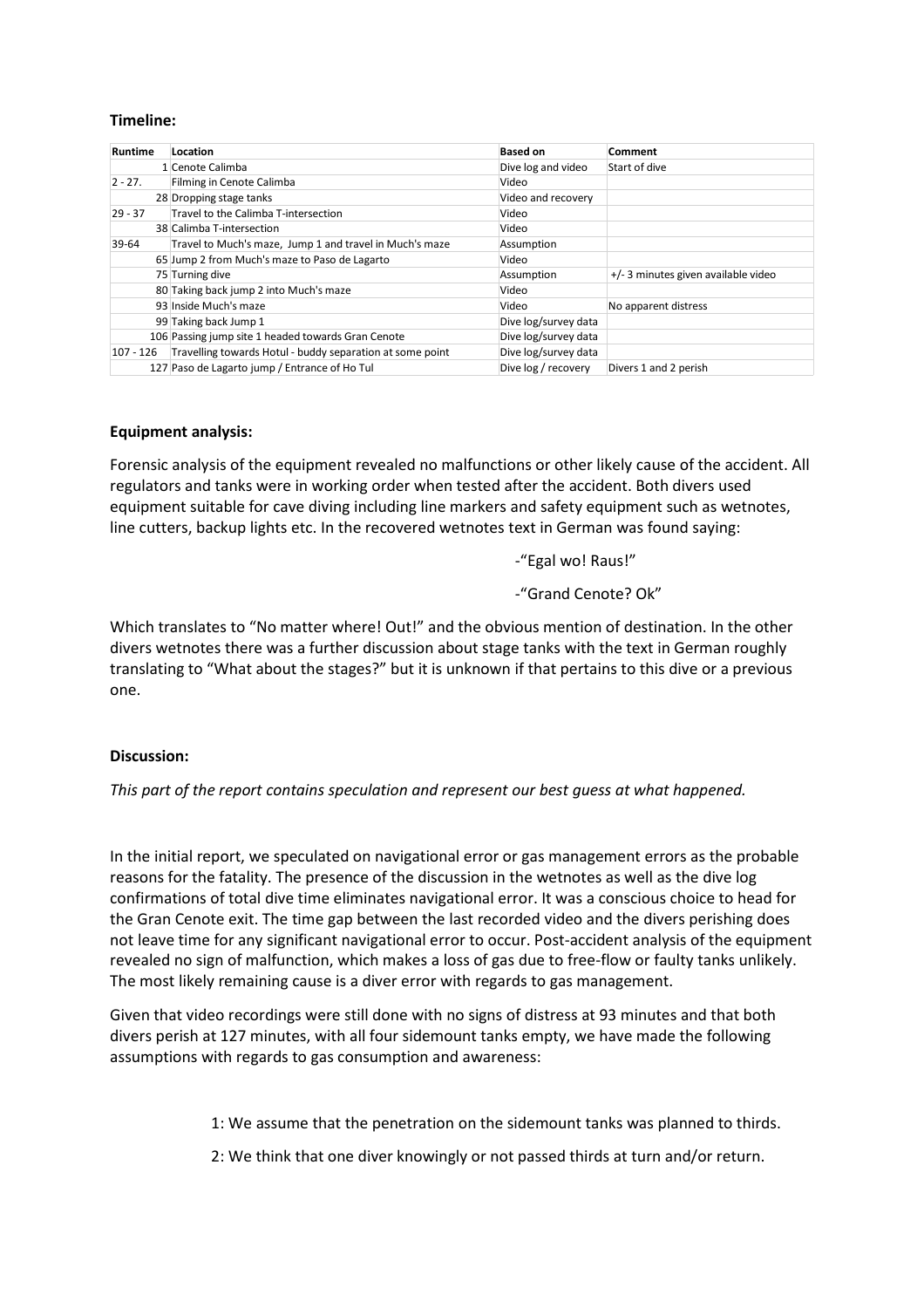3: That diver notified his buddy just after the jump out of Much's maze, causing the wetnotes discussion and the choice to head towards Gran Cenote

4: Distress caused a rapid increase in breathing and gas usage beyond the decision to change exits.

5: That a gas share situation occurred at some point during the exit

We think that diver 2 notified diver 1 of critical gas reserves around minute 103 and that they, after discussing, decided to head for the exit at Gran Cenote/Ho Tul. This decision was likely influenced by the characteristics of the cave passage, with the downstream tunnels being larger and with no restrictions. It is also possible that the downstream flow was a contributor to this choice.

Rapidly increasing gas use caused Diver 1 to share gas from one side-mount tank once Diver 2 had almost depleted his. When gas from the shared tank ran out the team separated, with Diver 2 using what remained in his tanks to reach Cenote Ho Tul (but not surfacing) and Diver 1 breathing down what remained in his sole tank, perishing at the jump from Paso de Lagarto.

Comments on Assumptions:

- 1. Deviation from the rule of thirds in gas planning is very rare in the cave diving community.
- 2. One diver either pushing his turn pressure or grossly underestimating his gas use for the return is the most likely explanation for what must have been a critical gas issue at 100 minutes of penetration, a mere 25 minutes after the turn and a total out of gas situation approximately 50 minutes after the turn. If the dive was done to thirds, about 140 bar in each tank would remain when turning at minute 75, having dived 45 minutes after the stage drop to reach this level. At that rate the sidemount tanks would have around 100 bar remaining when leaving Much's maze. This is perhaps on the low side but far from critical for the 25 minutes of swimming remaining to reach the stage tanks.
- 3. This is likely because video logs show no apparent distress at 93 minutes runtime and the dive computer profile logs show two passes of the same shallower section within a few minutes of each other shortly thereafter, around minute 105.
- 4. This is a reasonable conjecture given diver psychology as well as the gas usage assumed for the last twenty minutes of the dive.
- 5. Diver 1 had one regulator deployed for gas sharing while found a further distance from the exit than Diver 2, and both divers perished at the same time. This could either result from a remarkably similar gas consumption or a gas-sharing scenario to even out the likely differences in SAC.

# **Conclusion:**

The fatality was caused by diver error, more to the point, failure to obey proper gas planning. The key contributing factors were:

**A failure to observe the rule of thirds, either knowingly or unknowingly**

**Using the rule of thirds in a setting that it was not designed for**

**Non-conservative use of stages in dive-planning and execution**